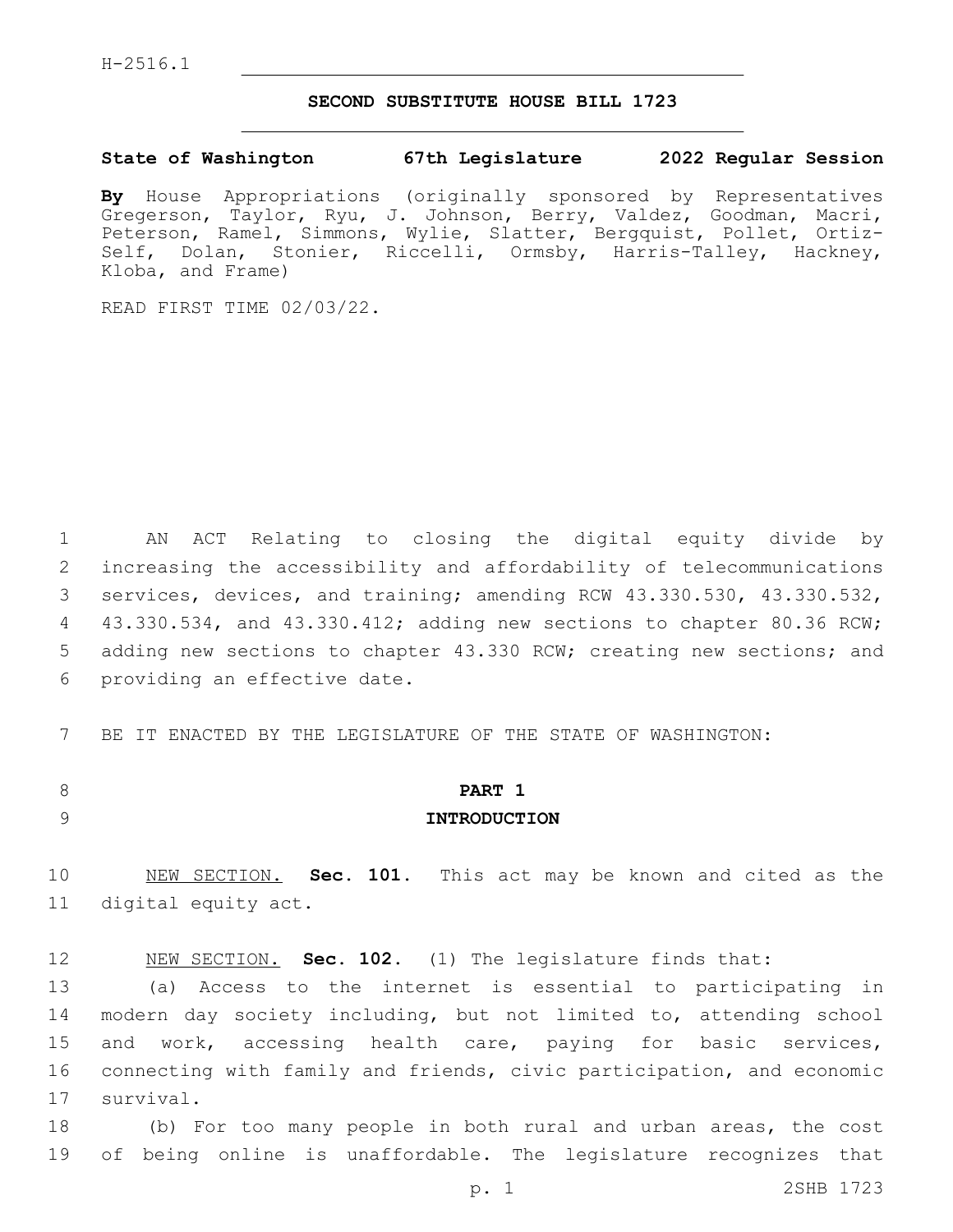building the last mile of broadband to the home is prohibitively expensive and that urban areas that are home to people earning low incomes continue to face digital redlining. Across the state there is a lack of affordable plans, barriers to enrolling in appropriate broadband plans, and barriers to fully utilize the opportunities that 6 broadband offers.

 (c) The COVID-19 pandemic has further highlighted the need for affordable access, devices, and skills to use the internet.

 (d) The need for more accessible and affordable internet is felt more acutely among specific sectors of the population, especially Washington residents in rural areas, people who are currently earning low incomes, seniors and others who lack the skills necessary to get online, people with first languages other than English, immigrant 14 communities, and people with disabilities.

 (e) The federal government is allocating considerable sums for investment in digital equity that the state broadband office will help to leverage for residents across Washington. Continued comprehensive efforts, including coordination with tribal partners, are needed to ensure truly equitable access. The legislature recognizes that there will be a need for ongoing development and maintenance of broadband infrastructure. The legislature also recognizes that there is a need for ongoing outreach by community- based partnerships to provide enrollment assistance to lower the cost 24 of internet subscriptions and devices.

 (2) Therefore, the legislature intends to broaden access to the internet, the appropriate devices, and the skills to operate online safely and effectively so that all people in Washington can fully participate in our society, democracy, and economy.

# **PART 2**

## **WASHINGTON BROADBAND ASSISTANCE PROGRAM**

 NEW SECTION. **Sec. 201.** A new section is added to chapter 80.36 32 RCW to read as follows:

 The definitions in this section apply throughout this section and sections 202 and 203 of this act unless the context clearly requires otherwise.35

 (1) "Department" means the department of social and health 37 services.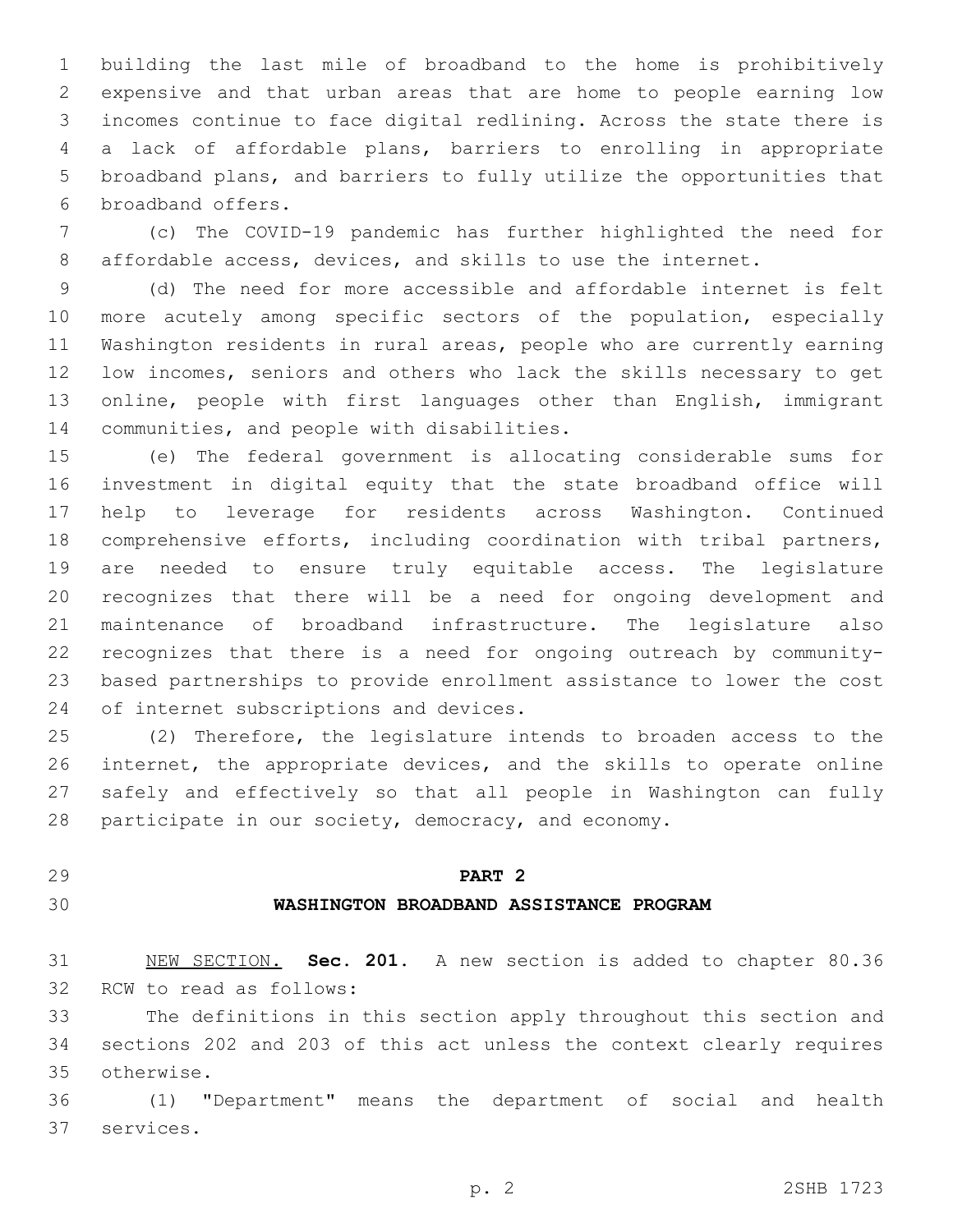(2) "Eligible voice and broadband services" means those services deemed eligible for reduced cost by the commission pursuant to 3 section 203 of this act.

 (3) "Line" means an access line, service to an activated wireless handset, or service to an internet connection used as a substitute for a traditional telecommunications connection.6

 (4) "Low-income" means households as defined by the department, provided that the definition may not exceed the higher of 80 percent of area median household income or the self-sufficiency standard as determined by the University of Washington's self-sufficiency 11 calculator.

 (5) "Program" means the Washington broadband assistance program 13 established in section 202 of this act.

 (6) "Telecommunications provider" means any person or entity who provides eligible voice, internet, or broadband services.

 NEW SECTION. **Sec. 202.** A new section is added to chapter 80.36 17 RCW to read as follows:

 (1) The Washington broadband assistance program is established within the department to provide low-income persons with reduced 20 rates for eligible voice and broadband services.

 (2) A telecommunications provider providing eligible voice and broadband services to the public must provide those services to low- income persons in accordance with this section and section 203 of 24 this act.

 (3) When enrolling new customers, a telecommunications provider providing eligible voice and broadband services must inform customers of the program established under this section and persons eligible for other services provided by the department that may be eligible for reduced rates on eligible voice and broadband services.

 (4) Upon enrolling low-income persons in the program, the telecommunications provider shall submit to the department that information specified by the department for the purposes of verifying the eligibility of those persons to receive eligible voice and 34 broadband services at reduced costs.

 (5) The department shall verify the eligibility of low-income persons to participate in the program and notify the telecommunications provider whether a person is eligible. The department shall reimburse each telecommunications provider the 39 balance of the price charged.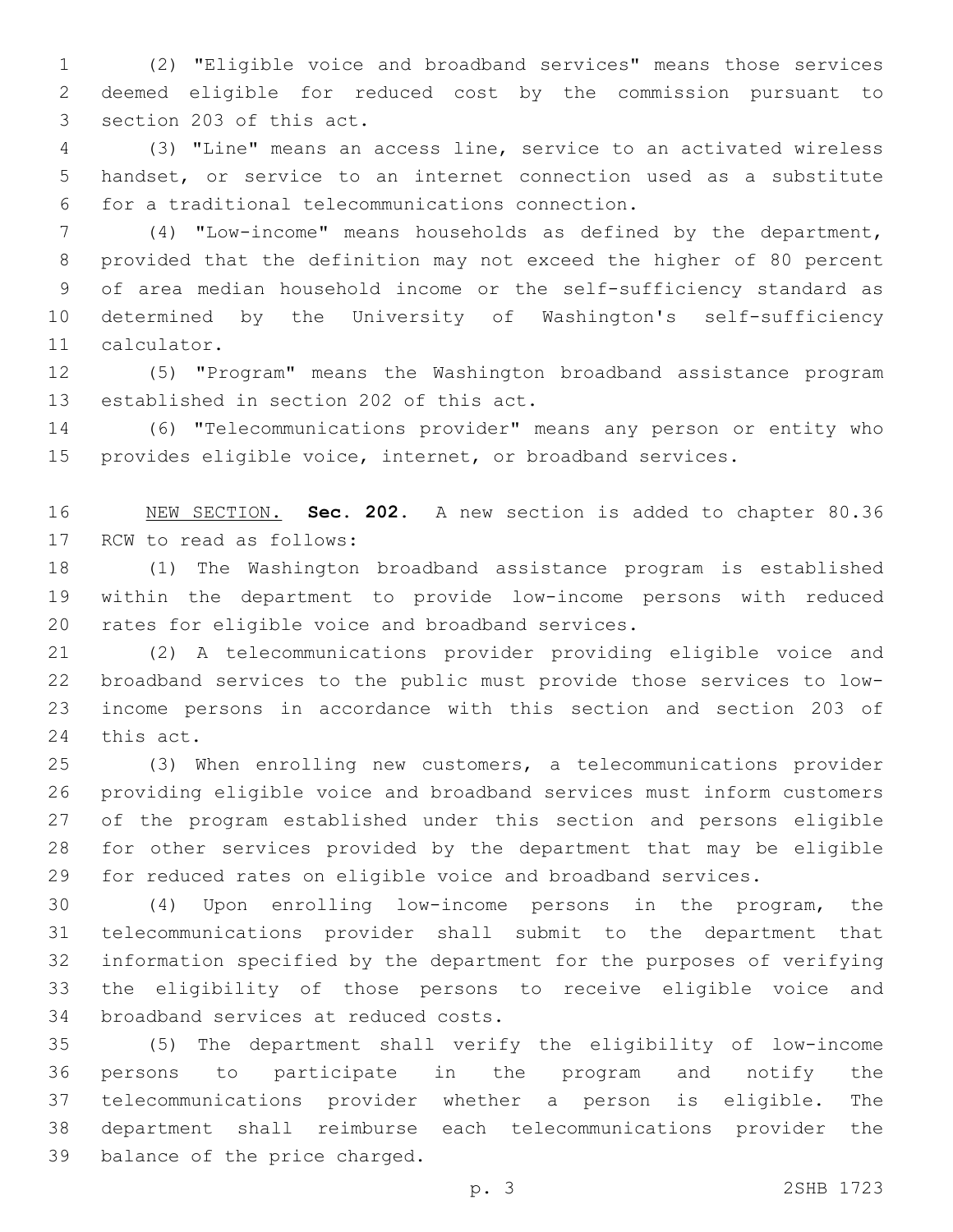(6) The department may adopt rules to implement this section but may not limit low-income households to receiving support on only one 3 line.

 (7) The department must consult with the office of equity regarding: (a) Methods for administering the program that will reduce barriers to participation, such as implementing a streamlined application process and, to the extent feasible, ensuring that program services and information are language accessible; and (b) a plan for outreach, eligibility determination assistance, and enrollment navigation assistance for tribal members, black, indigenous, and people of color, individuals with disabilities, elders, veterans, residents of rural areas, and others who would be 13 most challenged to participate.

 (8) For the purposes of this section, "broadband" has the same 15 meaning as defined in RCW 43.330.530.

 NEW SECTION. **Sec. 203.** A new section is added to chapter 80.36 17 RCW to read as follows:

 The commission shall annually adopt by rule those services, including prepaid services, that are eligible for inclusion in the Washington broadband assistance program established in section 202 of this act and the amount of assistance to be provided to low-income persons. The commission shall also adopt by rule guidelines to ensure reduction of barriers to enrollment. This may include allowing telecommunications providers with low-income internet offerings to provide an opt-in for new or existing low-income customers without additional verification if those low-income customers have already demonstrated eligibility in initial enrollment in a low-income internet offering. In determining the amount of assistance to be provided, the commission shall consider the number of low-income persons expected to participate, the price of eligible voice and broadband services, other assistance programs available to low-income persons, and other facts and circumstances that may bear on the reasonableness of assistance levels. The commission may by order exclude a telecommunications provider from the program if it determines the costs charged by the telecommunications provider to be excessive or the quality of service or customer service to be poor.

**PART 3**

# **ANCHOR INSTITUTION DIGITAL EQUITY PROGRAM**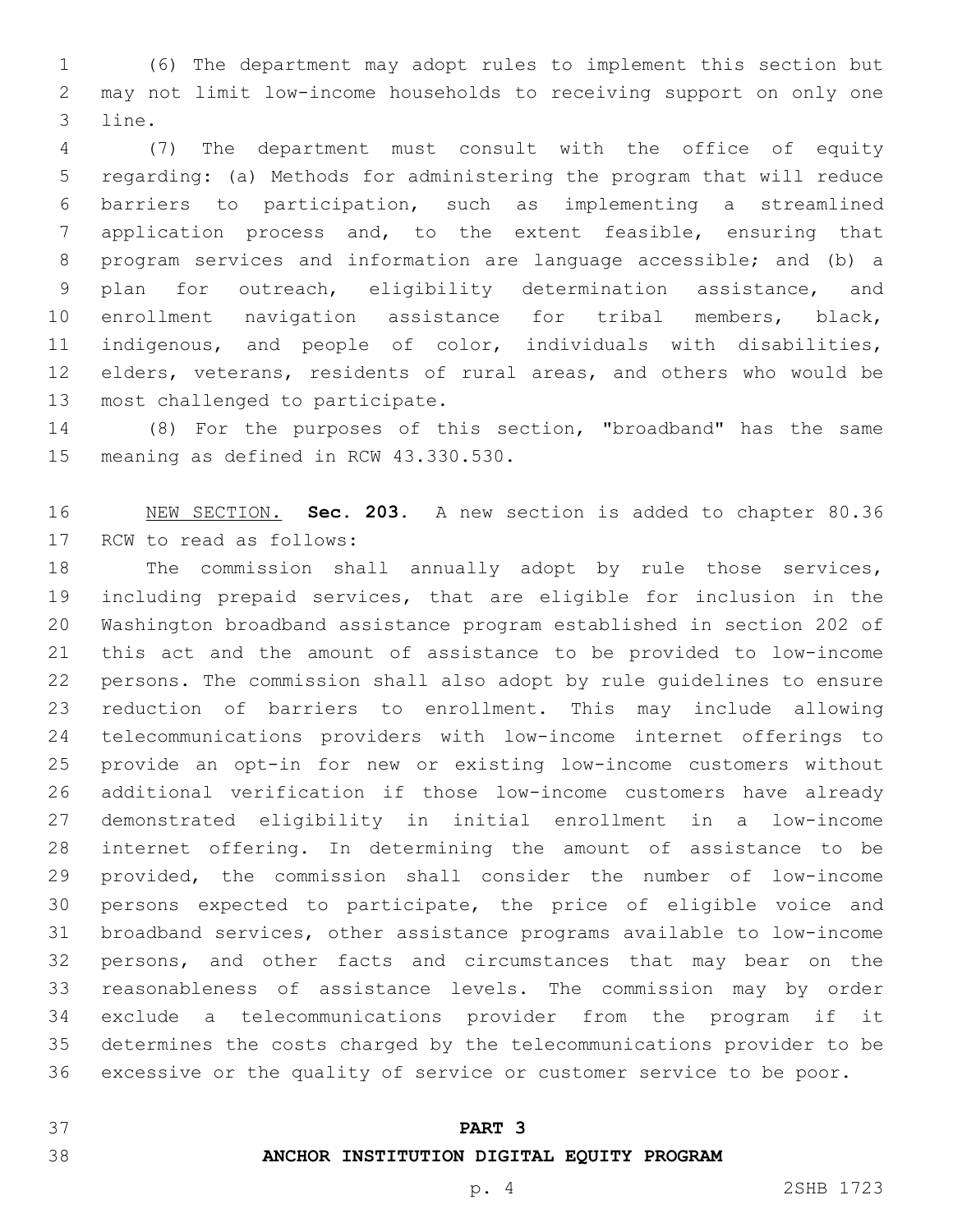1 NEW SECTION. **Sec. 301.** A new section is added to chapter 80.36 2 RCW to read as follows: 3 The definitions in this section apply throughout this section and 4 section 302 of this act unless the context clearly requires 5 otherwise. 6 (1) "Anchor institution" means a public school, a public housing 7 authority, a library, a medical or health care provider, a community 8 college or other institution of higher education, a state library 9 agency, courts, early learning centers, homelessness shelters, group 10 homes, community centers, elder care facilities, foster care 11 providers, community-based organizations, and other nonprofit or 12 governmental community support organizations. 13 (2) "Basic telecommunications services" means the following 14 services: 15 (a) Single-party service; 16 (b) Voice grade access to the public switched network; 17 (c) Support for local usage; 18 (d) Dual tone multifrequency signaling (touch-tone); 19 (e) Access to emergency services (911); 20 (f) Access to operator services; 21 (g) Access to interexchange services; 22 (h) Access to directory assistance; and 23 (i) Toll limitation services. 24 (3) "Broadband service" has the same meaning as defined in RCW 43.330.530.25 26 (4) "E-rate discount" means an actual discount under the e-rate 27 program, or a representative discount figure as determined by the 28 commission. 29 (5) "E-rate program" means the federal universal service e-rate 30 program as provided in 47 C.F.R. Sec. 54 and administered by the

31 schools and libraries division of the universal service 32 administrative company.

33 (6) "Office" means the statewide broadband office established in 34 RCW 43.330.532.

35 (7) "Program" means the anchor institution digital equity program 36 created in section 302 of this act.

37 (8) "Telecommunications" has the same meaning as defined in 47 38 U.S.C. Sec. 153(43).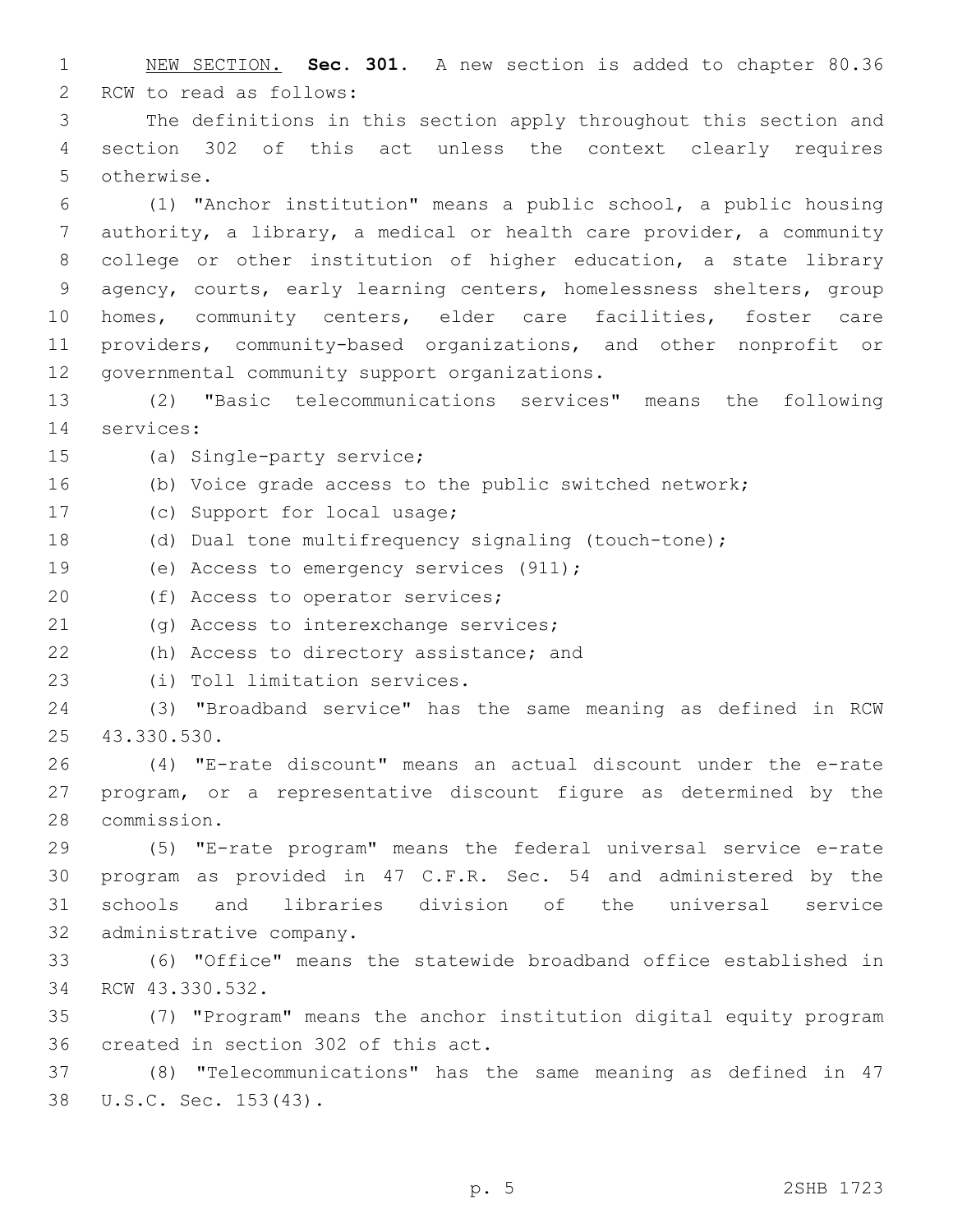NEW SECTION. **Sec. 302.** A new section is added to chapter 80.36 2 RCW to read as follows:

 (1) The anchor institution digital equity program is established. The office shall develop, implement, and administer the program for the purpose of providing discounted rates for telecommunications services, including broadband service, and discounted telecommunications infrastructure costs, including broadband infrastructure, to qualifying anchor institutions. The office must coordinate with the office of the superintendent of public instruction, the state library, and the department of social and health services in developing and implementing the program.

 (2) Eligible applicants to receive discounted rates under the program include, but are not limited to, all customers eligible to receive discounts for telecommunications services under the e-rate program administered by the schools and libraries division of the universal service administrative company that also apply for discounts on telecommunications services provided in subsection (1) 18 of this section.

 (3) The discount developed under subsection (1) of this section 20 must:

 (a) Be a minimum of a 50 percent discount to program participants 22 for broadband services;

 (b) Be a minimum of a 25 percent discount to program participants 24 for basic telecommunications services; and

 (c) Be applied after applying an e-rate discount. The office shall first apply an e-rate discount, regardless of whether the customer has applied for an e-rate discount or has been approved, if 28 the customer, in the determination of the office, meets the 29 eligibility requirements for an e-rate discount.

 (4) Eligible entities under subsection (1) of this section may apply for, and the office may provide, partial or full discount of telecommunications infrastructure costs. The office must determine the infrastructure costs that are eligible for discount under the program. Eligible costs for discount under the program must be allowed for new, rehab, and ongoing maintenance infrastructure costs. For the purposes of this section, "infrastructure costs" include 37 wireless meshed network technology.

 (5) The office must develop a process to prioritize applications for funding among eligible applicants under the anchor institution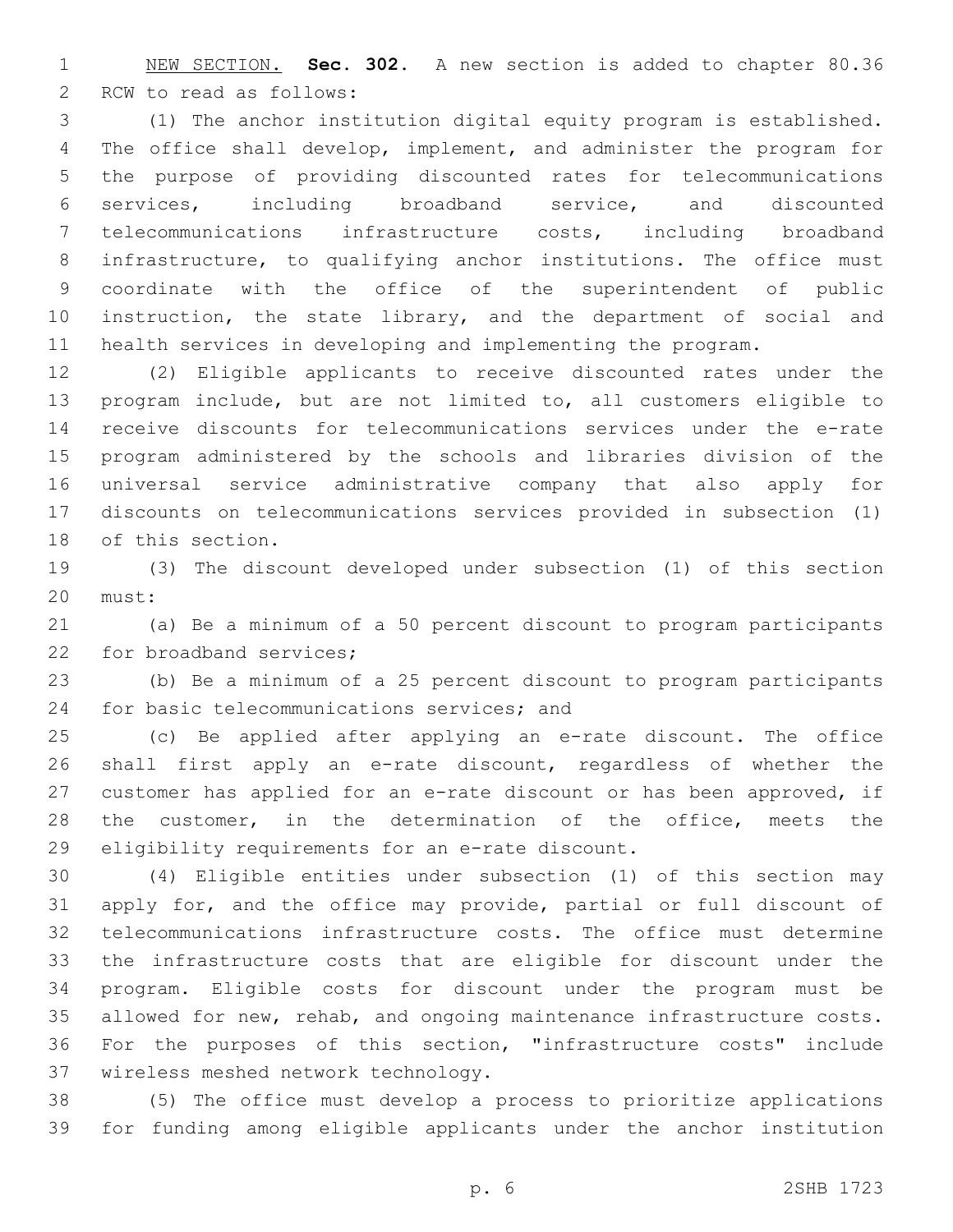digital equity program. The office must, at minimum and in any order, prioritize applications based on the following factors:

 (a) The extent to which the application meets the state policy objective of bridging the digital divide by encouraging expanded access to state-of-the-art technologies for rural, inner city, lowincome, and disabled residents of Washington; and6

 (b) For broadband service discounts, the extent to which the service provided to the applicant is consistent with the state broadband office goals established under RCW 43.330.536.

(6) The office may adopt rules to implement this section.

# **PART 4 DIGITAL EQUITY OPPORTUNITY PROGRAM**

 **Sec. 401.** RCW 43.330.530 and 2019 c 365 s 2 are each amended to read as follows:14

 The definitions in this section apply throughout this section and RCW 43.330.532 through 43.330.538, 43.330.412, and sections 405 and 17 406 of this act unless the context clearly requires otherwise.

 (1) "Board" means the public works board established in RCW 19 43.155.030.

 (2) "Broadband" or "broadband service" means any service providing advanced telecommunications capability and internet access 22 with transmission speeds that, at a minimum, provide  $((\text{twenty-fitve}))$ 23 25 megabits per second download and three megabits per second upload.

 (3) "Broadband infrastructure" means networks of deployed telecommunications equipment and technologies necessary to provide high-speed internet access and other advanced telecommunications 27 services to end users.

(4) "Department" means the department of commerce.

 (5) "Last mile infrastructure" means broadband infrastructure that serves as the final connection from a broadband service provider's network to the end-use customer's on-premises 32 telecommunications equipment.

 (6) "Local government" includes cities, towns, counties, municipal corporations, public port districts, public utility districts, quasi-municipal corporations, special purpose districts, and multiparty entities comprised of public entity members.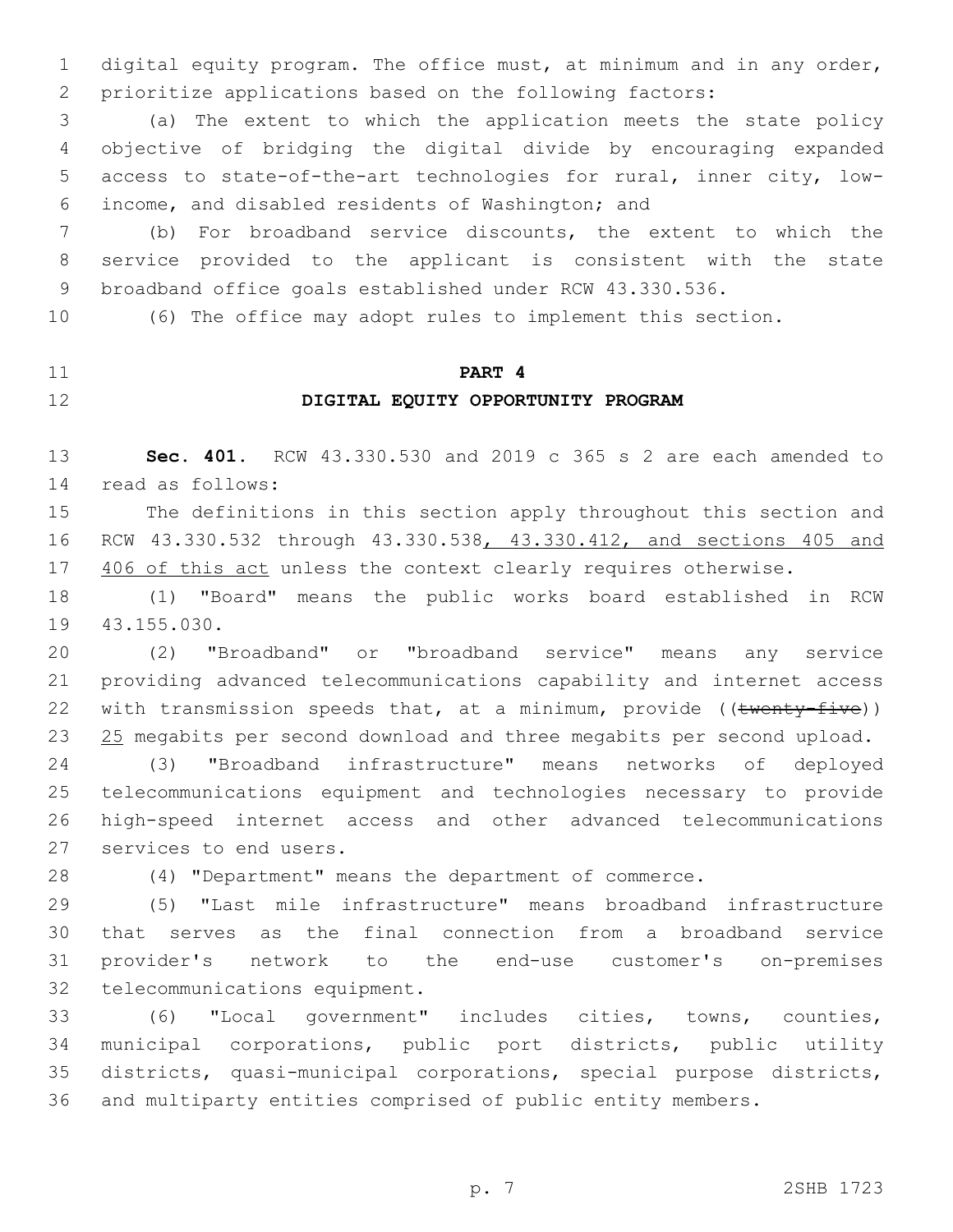(7) "Middle mile infrastructure" means broadband infrastructure that links a broadband service provider's core network infrastructure 3 to last mile infrastructure.

 (8) "Office" means the governor's statewide broadband office 5 established in RCW 43.330.532.

 (9) "Tribe" means any federally recognized Indian tribe whose traditional lands and territories included parts of Washington.

 (10) "Unserved areas" means areas of Washington in which households and businesses lack access to broadband service, as defined by the office, except that the state's definition for 11 broadband service may not be actual speeds less than ((twenty-five)) 12 25 megabits per second download and three megabits per second upload.

 (11)(a) "Advanced telecommunications capability" means, without 14 regard to any transmission media or technology, high-speed, switched, broadband telecommunications capability that enables users to 16 originate and receive high quality voice, data, graphics, and video 17 telecommunications using any technology.

 (b) "Advanced telecommunications capability" does not include access to a technology that delivers transmission speeds below the minimum download and upload speeds provided in the definition of broadband in this section.

 (12) "Aging individual" means an individual 55 years of age or older.

 (13) "Broadband adoption" means the process by which an 25 individual obtains daily access to the internet:

26 (a) At a speed, quality, price, and capacity necessary for the 27 individual to accomplish common tasks, such that the access qualifies 28 as an advanced telecommunications capability;

 (b) Providing individuals with the digital skills necessary to participate online;

 (c) On a device connected to the internet and other advanced telecommunications services via a secure and convenient network, with associated end-user broadband infrastructure equipment such as wifi mesh router or repeaters to enable the device to adequately use the internet network; and

 (d) With technical support and digital navigation assistance to enable continuity of service and equipment use and utilization.

 (14) "Digital equity" means the condition in which individuals and communities in Washington have the information technology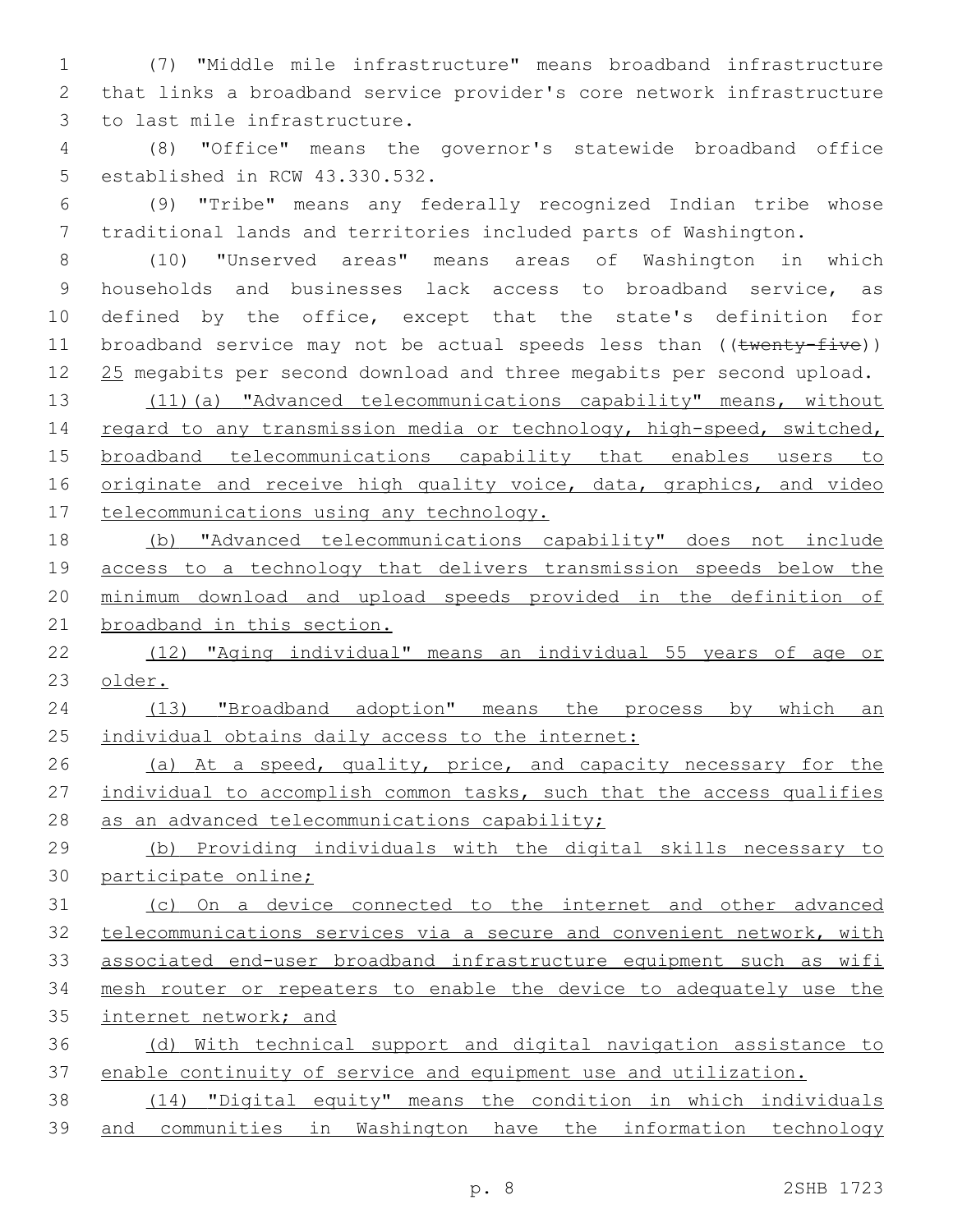| 1            | capacity that is needed for full participation in society and the  |
|--------------|--------------------------------------------------------------------|
| $\mathbf{2}$ | economy.                                                           |
| 3            | (15)(a) "Digital inclusion" means the activities that are          |
| 4            | necessary to ensure that all individuals in Washington have access |
| 5            | to, and the use of, affordable information and communication       |
| 6            | technologies including, but not limited to:                        |
| 7            | (i) Reliable broadband internet service;                           |
| 8            | (ii) Internet-enabled devices that meet the needs of the user;     |
| 9            | and                                                                |
| 10           | (iii) Applications and online content designed to enable and       |
| 11           | encourage self-sufficiency, participation, and collaboration.      |
| 12           | (b) "Digital inclusion" also includes obtaining access to digital  |
| 13           | literacy training, the provision of quality technical support, and |
| 14           | obtaining basic awareness of measures to ensure online privacy and |
| 15           | cybersecurity.                                                     |
| 16           | (16) "Digital literacy" means the skills associated with using     |
| 17           | technology to enable users to use information and communications   |
| 18           | technologies to find, evaluate, organize, create, and communicate  |
| 19           | information.                                                       |
| 20           | (17) "Low-income" has the same meaning as provided in section 201  |
| 21           | of this act.                                                       |
| 22           | (18) "Underserved population" means any of the following:          |
| 23           | (a) Individuals who live in low-income households;                 |
| 24           | (b) Aging individuals;                                             |
| 25           | (c) Incarcerated individuals;                                      |
| 26           | (d) Veterans;                                                      |
| 27           | (e) Individuals with disabilities;                                 |
| 28           | (f) Individuals with a language barrier, including individuals     |
| 29           | who are English learners or who have low levels of literacy;       |
| 30           | (q) Individuals who are members of a racial or ethnic minority     |
| 31           | group;                                                             |
| 32           | Individuals who primarily reside in a rural area;<br>(h)           |
| 33           | Children and youth in foster care; or<br>(i)                       |
| 34           | (j) Individuals experiencing housing instability.                  |
| 35           | Sec. 402. RCW 43.330.532 and 2021 c 258 s 2 are each amended to    |
| 36           | read as follows:                                                   |
| つワ           | $\frac{1}{2}$                                                      |

 (1) The governor's statewide broadband office is established. The director of the office must be appointed by the governor. The office may employ staff necessary to carry out the office's duties as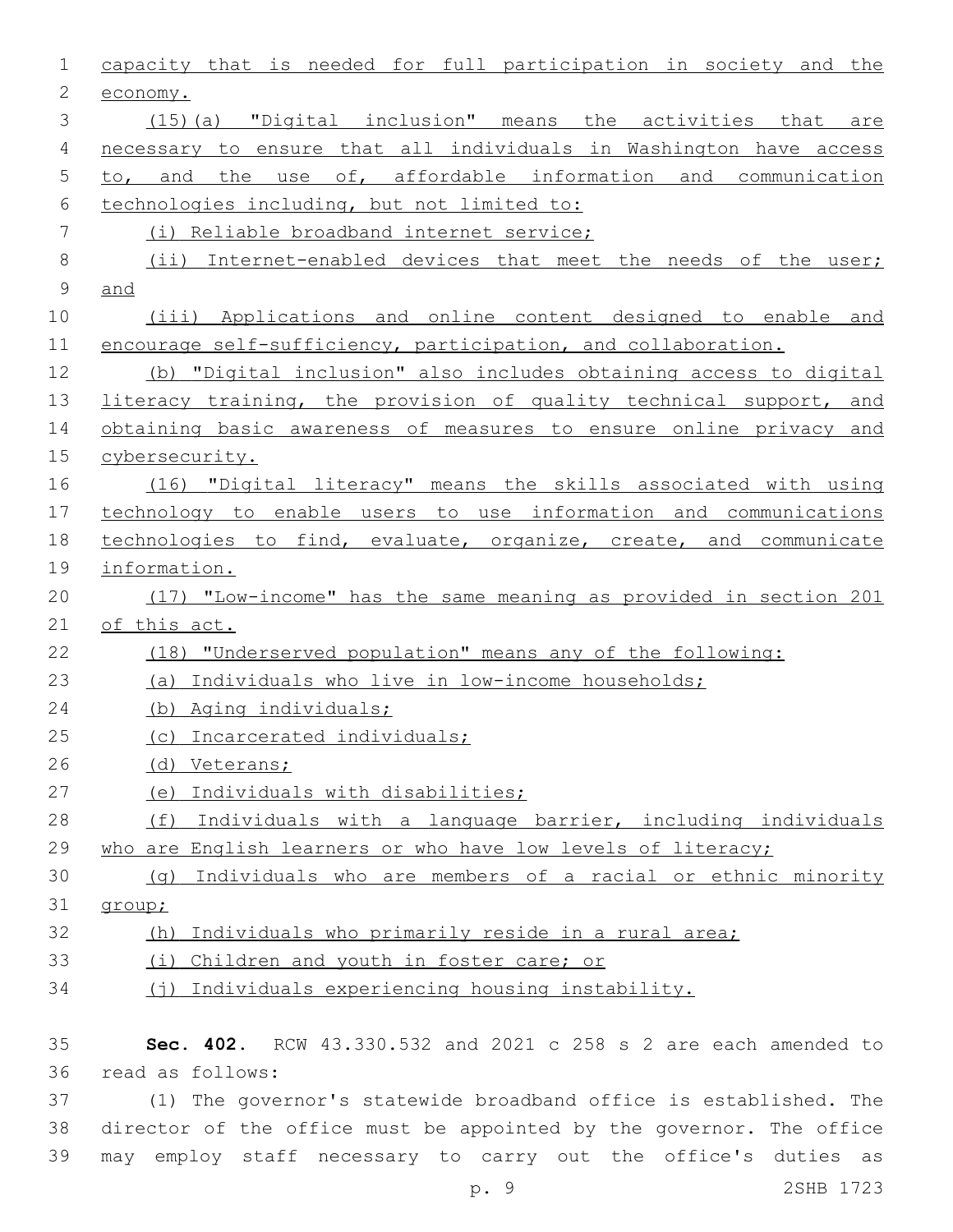prescribed by chapter 365, Laws of 2019, subject to the availability 2 of amounts appropriated for this specific purpose.

 (2) The purpose of the office is to encourage, foster, develop, and improve affordable, quality broadband within the state in order to:5

 (a) Drive job creation, promote innovation, improve economic vitality, and expand markets for Washington businesses;

 (b) Serve the ongoing and growing needs of Washington's education systems, health care systems, public safety systems, transportation systems, industries and business, governmental operations, and 11 citizens; and

12 (c) Improve broadband accessibility and adoption for unserved and 13 underserved communities and populations.

 **Sec. 403.** RCW 43.330.534 and 2021 c 258 s 3 are each amended to 15 read as follows:

16 (1) The office has the power and duty to:

 (a) Serve as the central broadband planning body for the state of 18 Washington;

 (b) Coordinate with local governments, tribes, public and private 20 entities, public housing agencies, nonprofit organizations, and consumer-owned and investor-owned utilities to develop strategies and plans promoting deployment of broadband infrastructure and greater broadband access, while protecting proprietary information;

 (c) Review existing broadband initiatives, policies, and public 25 and private investments;

 (d) Develop, recommend, and implement a statewide plan to encourage cost-effective broadband access and to make recommendations for increased usage, particularly in rural and other unserved areas;

 (e) Update the state's broadband goals and definitions for broadband service in unserved areas as technology advances, except that the state's definition for broadband service may not be actual speeds less than twenty-five megabits per second download and three 33 megabits per second upload; and

 (f) Encourage public-private partnerships to increase deployment and adoption of broadband services and applications.

 (2) When developing plans or strategies for broadband deployment, 37 the office must consider: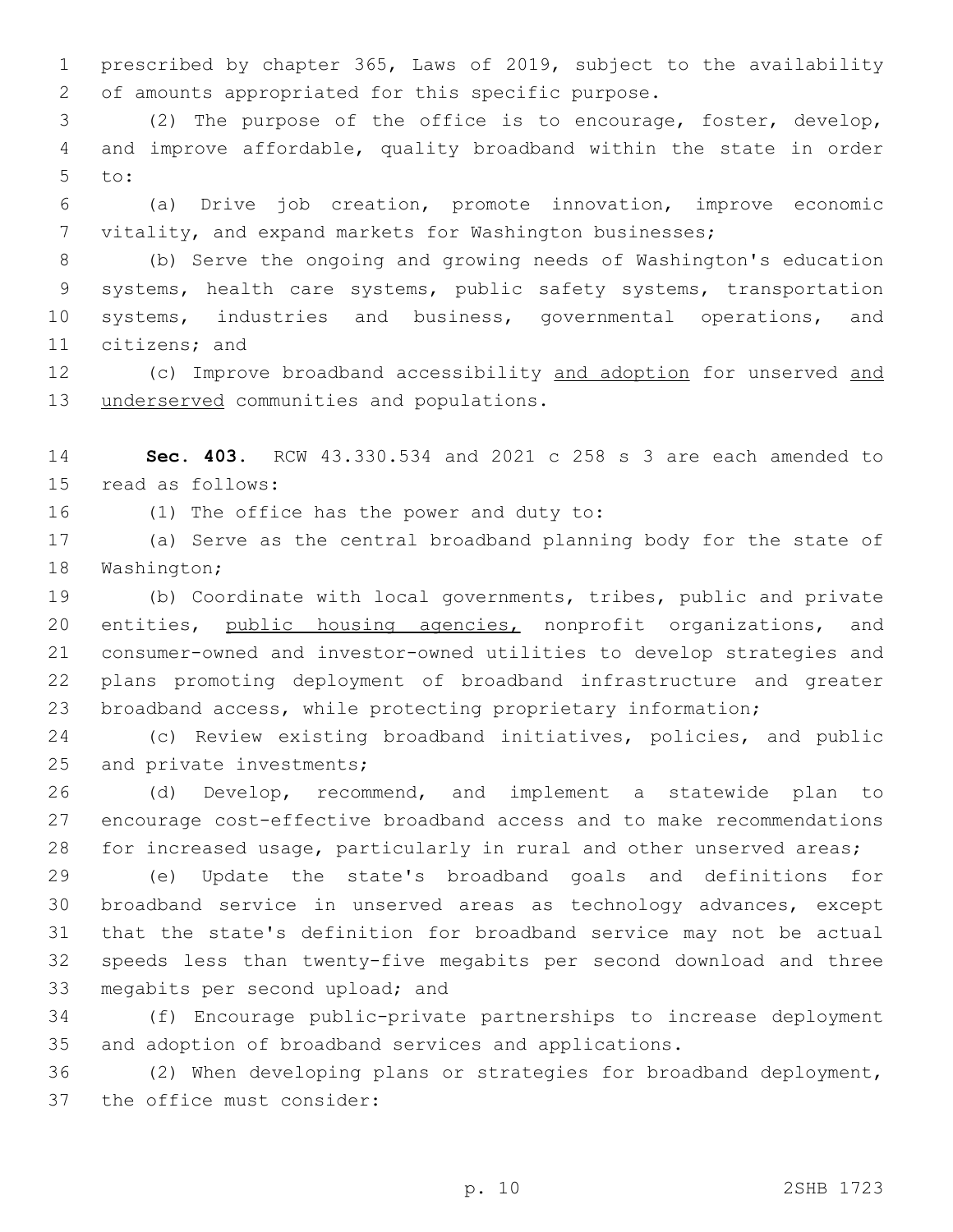(a) Partnerships between communities, tribes, nonprofit organizations, local governments, consumer-owned and investor-owned 3 utilities, and public and private entities;

 (b) Funding opportunities that provide for the coordination of public, private, state, and federal funds for the purposes of making broadband infrastructure or broadband services available to rural and 7 unserved areas of the state;

 (c) Barriers to the deployment, adoption, and utilization of broadband service, including affordability of service and project 10 coordination logistics; and

 (d) Requiring minimum broadband service of twenty-five megabits per second download and three megabits per second upload speed, that 13 is scalable to faster service.

 (3) The office may assist applicants for the grant and loan 15 program created in RCW 43.155.160, the digital equity opportunity program created in RCW 43.330.412, and the digital equity planning 17 grant program created in section 405 of this act with seeking federal funding or matching grants and other grant opportunities for 19 deploying or increasing adoption of broadband services.

 (4) The office may take all appropriate steps to seek and apply for federal funds for which the office is eligible, and other grants, and accept donations, and must deposit these funds in the statewide 23 broadband account created in RCW 43.155.165.

 (5) The office shall coordinate an outreach effort to hard-to-25 reach communities and low-income communities across the state to provide information about broadband programs available to consumers 27 of these communities. The outreach effort must include, but is not limited to, providing information to applicable communities about the Washington broadband assistance program established under section 202 30 of this act, the federal lifeline program, and other low-income broadband benefit programs. The outreach effort must be reviewed by 32 the office of equity annually. The office may contract with other public or private entities to conduct outreach to communities as provided under this subsection.

 (6) In carrying out its purpose, the office may collaborate with the utilities and transportation commission, the office of the chief information officer, the department of commerce, the community economic revitalization board, the department of transportation, the public works board, the state librarian, and all other relevant state 40 agencies.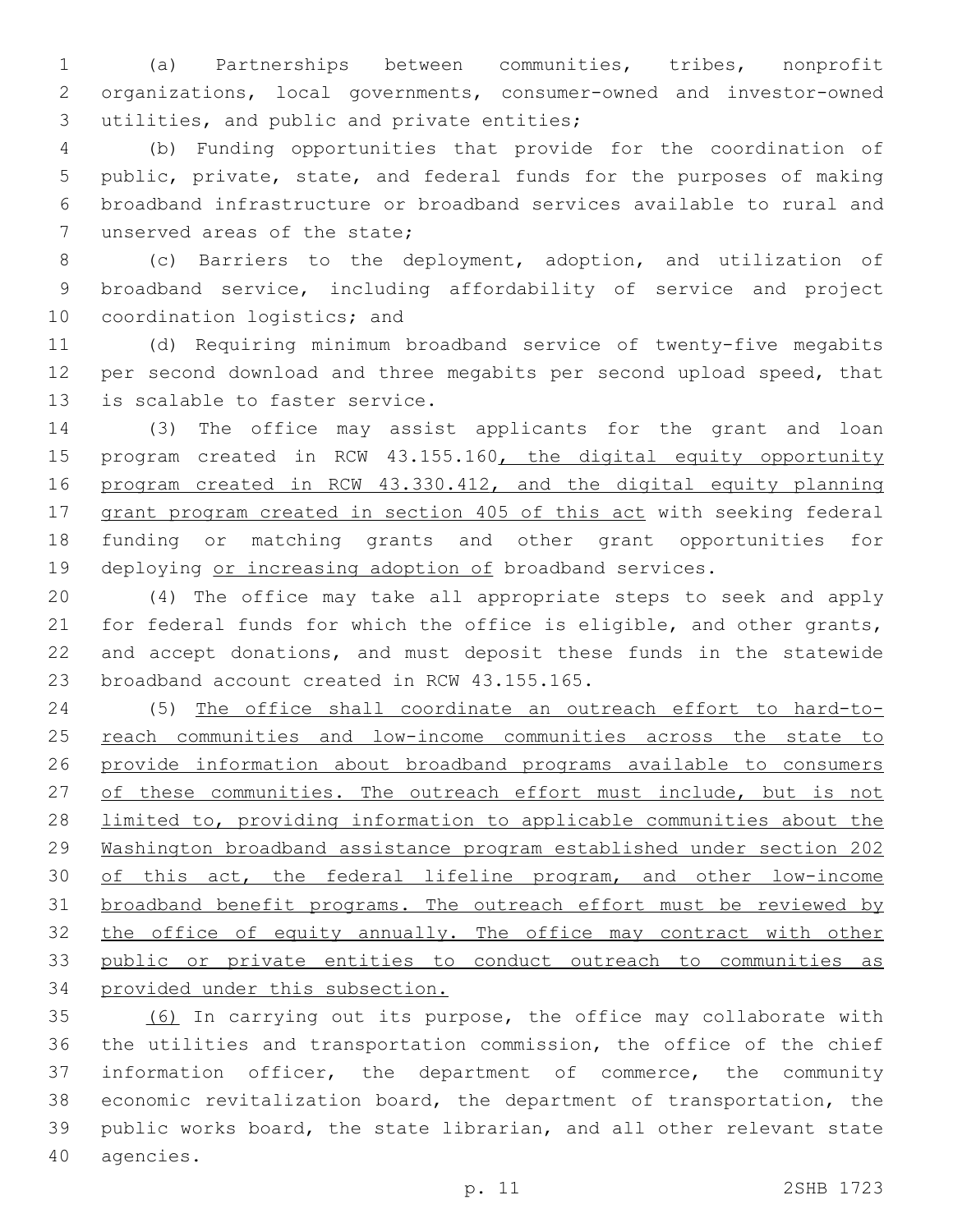1 **Sec. 404.** RCW 43.330.412 and 2011 1st sp.s. c 43 s 607 are each 2 amended to read as follows:

 The ((community technology opportunity program is created to support the efforts of community technology programs throughout the state. The community technology)) digital equity opportunity program is created to advance broadband adoption and digital equity and 7 inclusion throughout the state. The digital equity opportunity program must be administered by the department. The department may contract for services in order to carry out the department's 10 obligations under this section.

11 (1) In implementing the ((community technology)) digital equity 12 opportunity program the director must, to the extent funds are 13 appropriated for this purpose:

14 (a) Provide organizational and capacity building support to 15 ((community technology)) digital equity programs throughout the 16 state((, and identify and facilitate the availability of other public 17 and private sources of funds to enhance the purposes of the program 18 and the work of community technology programs. No more than fifteen)) 19 and additional support for the purpose of:

20 (i) Evaluating the impact and efficacy of activities supported by 21 grants awarded under the covered programs; and

22 (ii) Developing, cataloging, disseminating, and promoting the 23 exchange of best practices, with respect to and independent of the 24 covered programs, in order to achieve digital equity. After July 1, 25 2024, no more than 15 percent of funds received by the director for 26 the program may be expended on these functions;

 (b) Establish a competitive grant program and provide grants to 28 community technology programs to ((provide training and skill-29 building opportunities; access to hardware and software; internet connectivity; digital media literacy; assistance in the adoption of information and communication technologies in low-income and underserved areas of the state; and development of locally relevant content and delivery of vital services through)) advance digital equity and digital inclusion by providing:

 (i) Training and skill-building opportunities; (ii) Access to hardware and software, including online service 37 costs such as application and software; (iii) Internet connectivity;

39 (iv) Digital media literacy and cybersecurity training;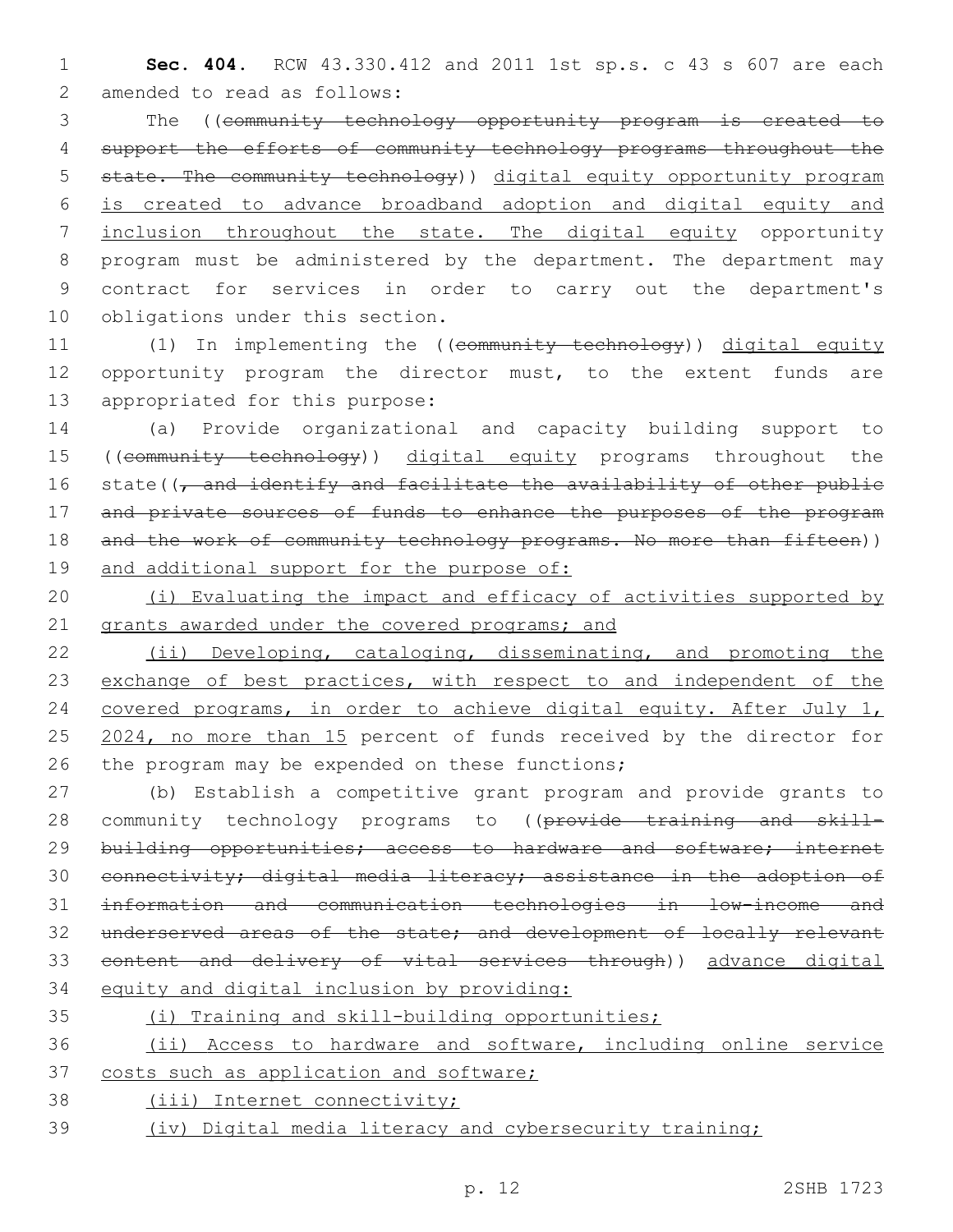(v) Assistance in the adoption of information and communication 2 technologies for low-income and underserved populations of the state; (vi) Development of locally relevant content and delivery of vital services through technology; and (vii) Technical support; (c) Collaborate with broadband stakeholders, including broadband action teams across the state, in implementing the program as 8 provided under this subsection; and (d) For the purposes of this section, include wireless meshed 10 network technology. 11 (2) Grant applicants must: (a) Provide evidence that the applicant is a nonprofit entity or a public entity that is working in partnership with a nonprofit 14 entity; (b) Define the geographic area or population to be served; (c) Include in the application the results of a needs assessment addressing, in the geographic area or among the population to be 18 served: The impact of inadequacies in technology access or knowledge, 19 barriers faced, and services needed; (d) Explain in detail the strategy for addressing the needs 21 identified and an implementation plan including objectives, tasks, and benchmarks for the applicant and the role that other organizations will play in assisting the applicant's efforts; 24 (e) ((Provide evidence of matching funds and resources, which are equivalent to at least one-quarter of the grant amount committed to 26 the applicant's strategy;  $(f)$ ) Provide evidence that funds applied for, if received, will be used to provide effective delivery of community technology services in alignment with the goals of this program and to increase the applicant's level of effort beyond the current level; and  $((+g+))$   $(f)$  Comply with such other requirements as the director establishes.32 (3) The digital equity forum shall review grant applications and provide input to the director regarding the prioritization of applications in awarding grants among eligible applicants under the program. (4) In awarding grants under the digital equity opportunity program created in this section, the director must: (a) Consider the input provided by the digital equity forum, as provided in subsection (3) of this section, in awarding grants; and

p. 13 2SHB 1723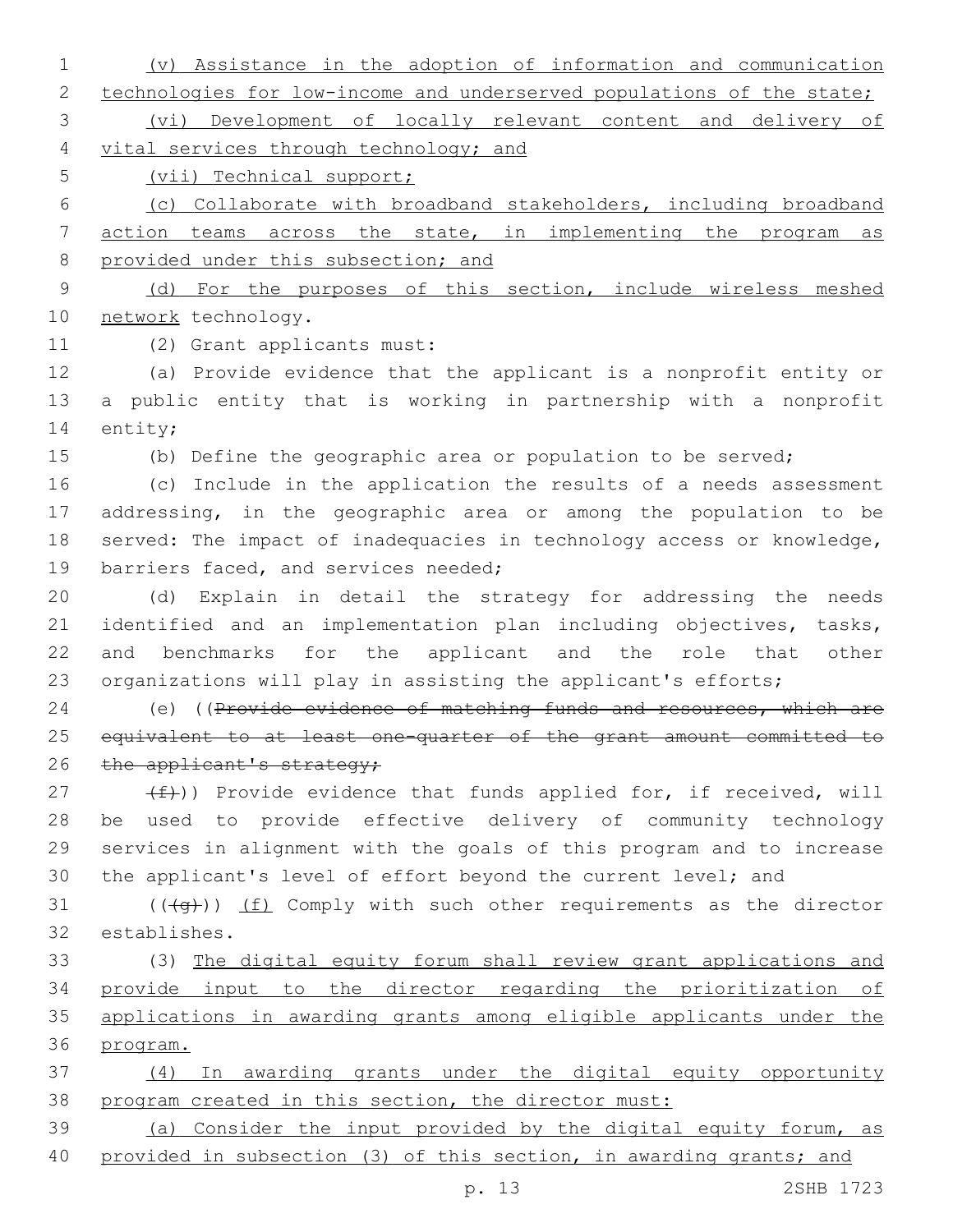(b) Consider the extent to which the mix of grants awarded would increase in the number of prekindergarten through 12th grade students gaining access to greater levels of digital inclusion as a factor in awarding grants.

5  $(5)$  The director may use no more than  $((\text{ten}))$  10 percent of funds received for the ((community technology)) digital equity opportunity 7 program to cover administrative expenses.

 ( $(4)$ )) (6) The director must establish expected program outcomes for each grant recipient and must require grant recipients to provide 10 an annual accounting of program outcomes.

 NEW SECTION. **Sec. 405.** A new section is added to chapter 43.330 12 RCW to read as follows:

 (1) Subject to the availability of funds appropriated for this specific purpose, the department shall establish a digital equity 15 planning grant program.

 (2)(a) This program must provide grants to local governments, institutions of higher education, workforce development councils, or other entities to fund the development of a digital equity plan for a discrete geographic region of the state. Only the director or the 20 director's designee may authorize expenditures.

(b) Priority must be given for grant applications:

 (i) Accompanied by express support from community or neighborhood-based nonprofit organizations, public development 24 authorities, federally recognized Indian tribes in the state, or other community partners and partners from the categories of 26 institutions identified in RCW 43.330.421; and

 (ii) That intend to use community-based participatory action 28 research methods as a part of the proposed plan.

 (3) An applicant must submit an application to the department in order to be eligible for funding under this section.

 (4) The digital equity forum shall review grant applications and provide input to the department regarding the prioritization of applications in awarding grants among eligible applicants under the 34 program.

(5) The department must:35

 (a) Pursuant to subsection (2)(b) of this section, evaluate and rank applications using objective criteria such as the number of underserved populations served and subjective criteria such as the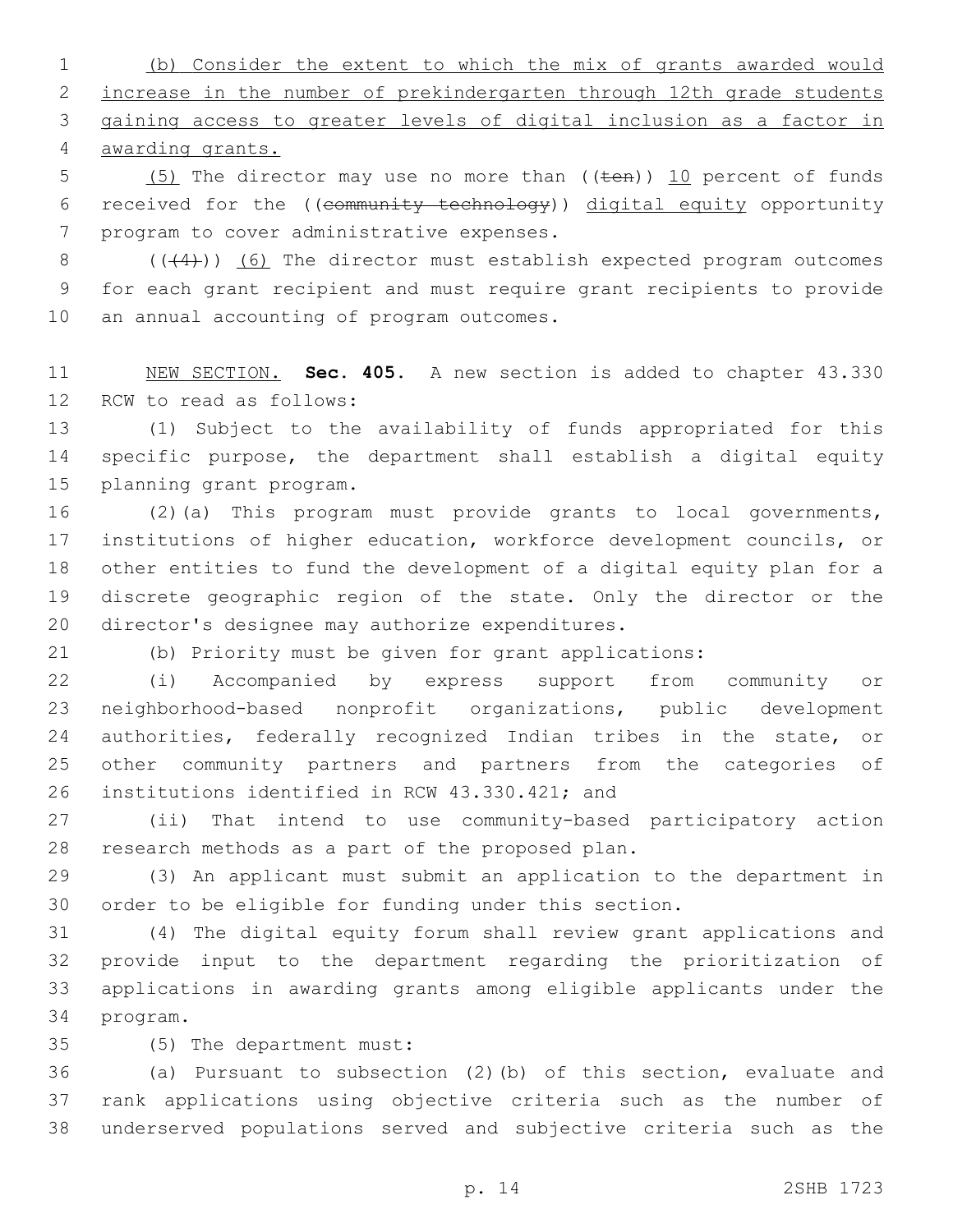degree of support and engagement evidenced by the community who will 2 be served;

 (b) Consider the input provided by the forum, as provided in subsection (4) of this section, in awarding grants under the digital 5 equity planning grant program; and

 (c) Consider the extent to which the mix of grants awarded would increase in the number of prekindergarten through 12th grade students gaining access to greater levels of digital inclusion as a factor in awarding grants under the digital equity planning grant program.

 (6) The department shall develop criteria for what the digital 11 equity plans must include.

(7) The department may adopt rules to implement this section.

 NEW SECTION. **Sec. 406.** A new section is added to chapter 43.330 14 RCW to read as follows:

 (1) The Washington digital equity forum is established for the purpose of developing recommendations to advance digital connectivity in Washington state and advising the statewide broadband office on the digital equity opportunity program as provided under RCW 43.330.412 and the digital equity planning grant program as provided 20 under section 405 of this act.

 (2) In developing its recommendations to advance digital 22 connectivity, the forum must:

 (a) Develop goals that are consistent with the goals of the governor's statewide broadband office, as provided in RCW 43.330.536;

(b) Strengthen public-private partnerships;25

 (c) Solicit public input through public hearings or informational 27 sessions;

 (d) Work to increase collaboration and communication between local, state, and federal governments and agencies; and

(e) Recommend reforms to current universal service mechanisms.

 (3) The directors of the governor's statewide broadband office and the Washington state office of equity are responsible for appointing participating members of the digital equity forum and no appointment may be made unless each director concurs in the appointment. In making appointments, the directors must prioritize 36 appointees representing:

37 (a) Federally recognized tribes;

(b) State agencies involved in digital equity; and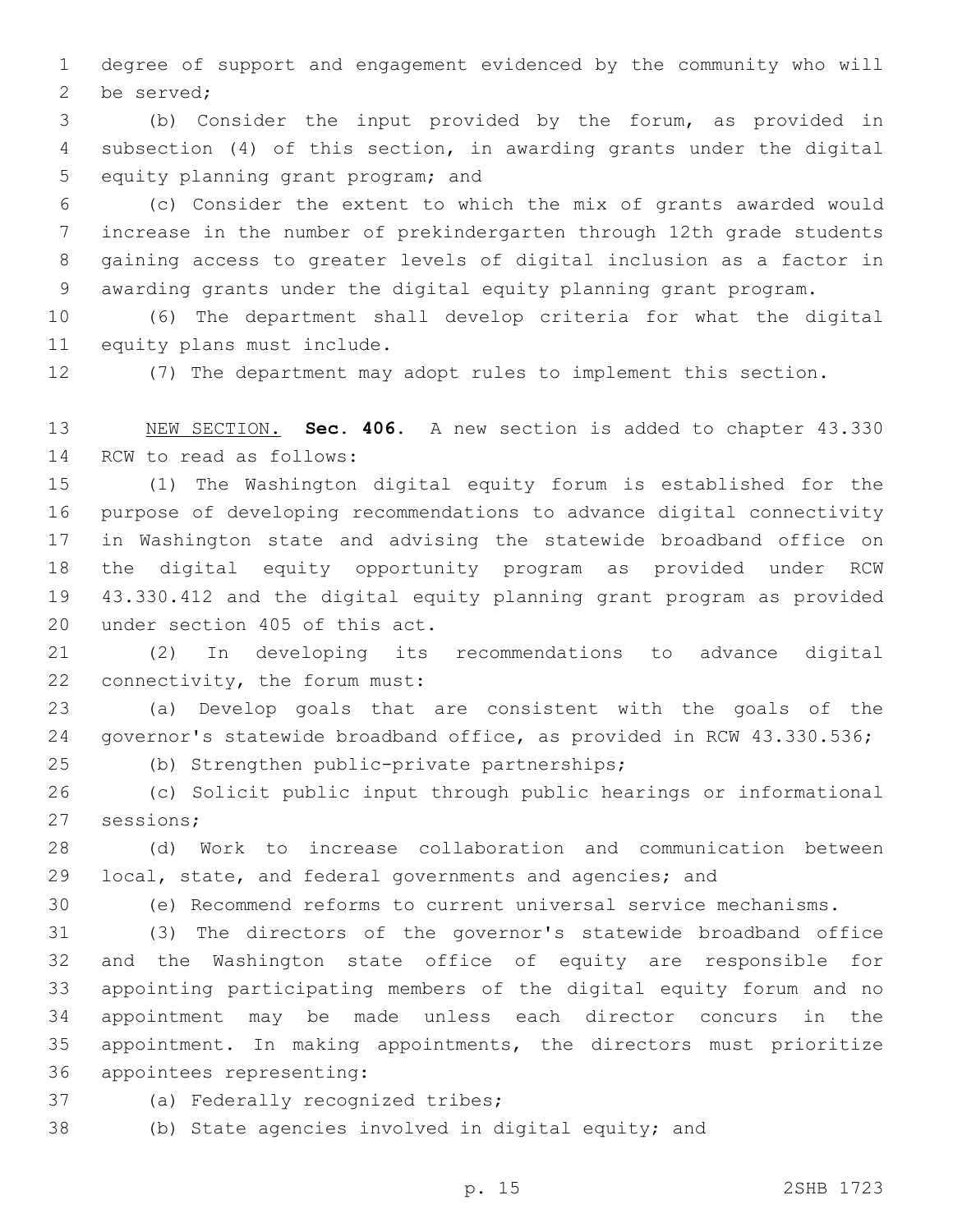(c) Underserved and unserved communities, including historically 2 disadvantaged communities.

 (4) A majority of the participating members appointed by the directors must appoint an administrative chair for the forum.

 (5) In addition to members appointed by the directors, four legislators may serve on the digital equity forum in an ex officio capacity. Legislative participants must be appointed as follows:

 (a) The speaker of the house of representatives must appoint one member from each of the two largest caucuses of the house of 10 representatives; and

 (b) The president of the senate must appoint one member from each 12 of the two largest caucuses of the senate.

 (6)(a) Funds appropriated to the forum may be used to compensate, for any work done in connection with the forum, additional persons who have lived experience navigating barriers to digital connectivity 16 and digital equity.

 (b) Each member of the digital equity forum shall serve without compensation but may be reimbursed for travel expenses as authorized 19 in RCW 43.03.050 and 43.03.060.

 (7) Staff for the digital equity forum must be provided by the governor's statewide broadband office and the Washington state office of equity. The governor's statewide broadband office and the Washington state office of equity are jointly responsible for transmitting the recommendations of the digital equity forum to the legislature, consistent with RCW 43.01.036, by October 28, 2025, and 26 every odd-numbered year thereafter.

# **PART 5**

## **DIGITAL EQUITY ACCOUNT**

 NEW SECTION. **Sec. 501.** A new section is added to chapter 80.36 30 RCW to read as follows:

 (1) The digital equity account is created in the state treasury. Moneys in the account may be spent only after appropriation.

 (2) Any amounts appropriated by the legislature to the account, private contributions, or any other source directed to the account, must be deposited into the account. Funds from sources outside the state, from private contributions, federal or other sources may be directed to the specific purposes of the digital equity opportunity program, Washington broadband assistance program, anchor institution